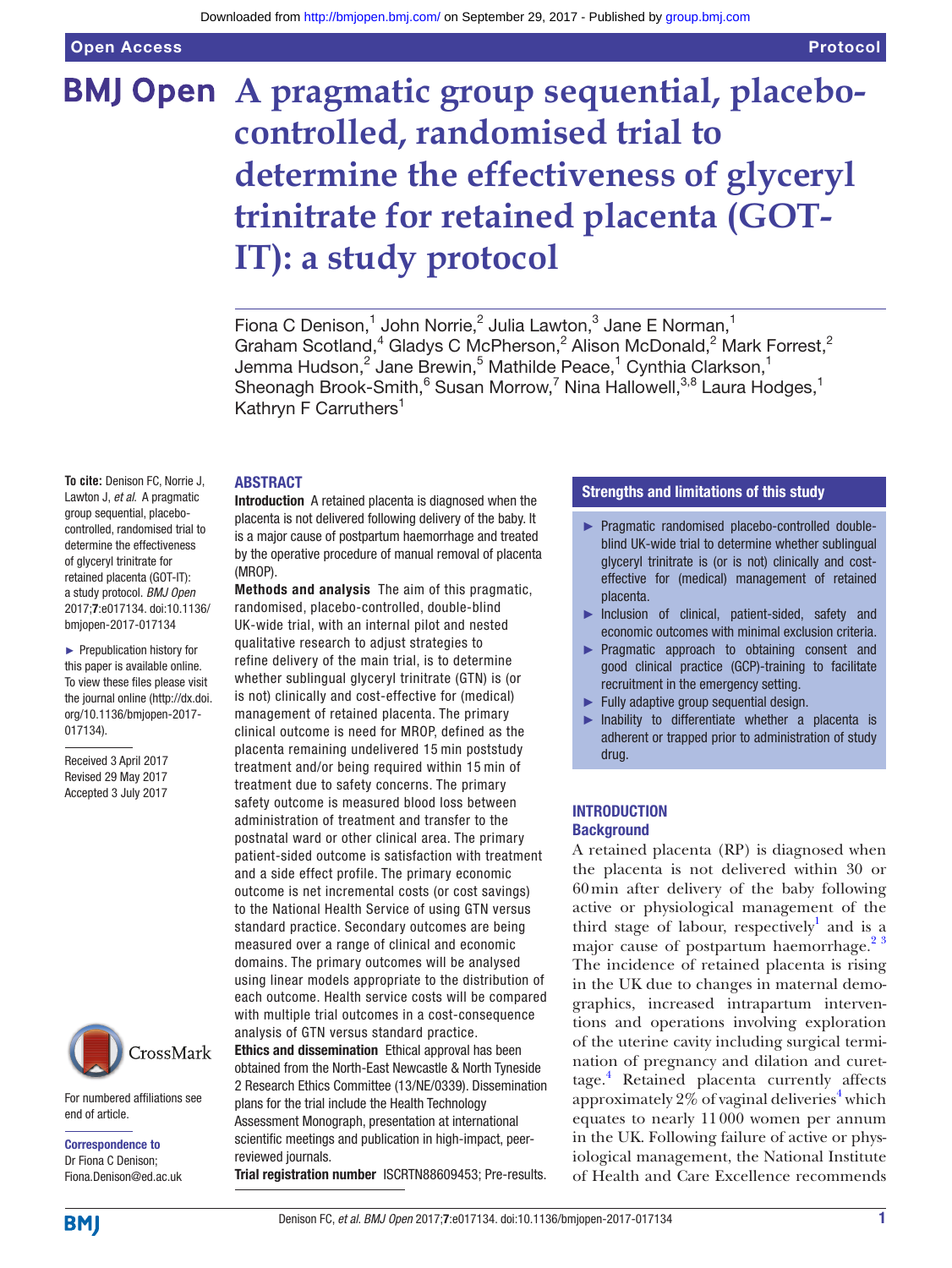that retained placenta should be treated by the opera-tive procedure of manual removal of placenta (MROP).<sup>[1](#page-8-0)</sup> This procedure requires skilled personnel, an operative environment and, compared with spontaneous placental delivery, has its own attendant risks, including bleeding<sup>[3](#page-8-3)</sup> and infection.<sup>[5](#page-8-4)</sup> There is often a delay in undertaking the operation, which leads to further haemorrhage, $6$  and the procedure itself is costly in terms of staff time. Furthermore, the infrastructure required for this operative intervention is not available in all delivery settings, and the invasive nature of this procedure has the potential to delay or interrupt mother–baby bonding in the immediate postpartum period. To reduce the number of women requiring MROP, there is therefore a need for new (and effective) medical treatments for retained placenta. The reduction in operative interventions would potentially have cost benefits for the National Health Service (NHS) and also for women in terms of increased satisfaction, less separation between mother and baby immediately after birth and reduced morbidity.

#### Rationale for study

Observational studies along with results from small randomised controlled trials have suggested that nitric oxide donors including glyceryl trinitrate (GTN) given intravenously might be effective for the management of retained placenta with success rates ranging between 94% and  $100\%$ .<sup>[7–10](#page-9-1)</sup> Although intravenous GTN appears to be efficacious for retained placenta in these small studies, this route of administration is not practical in all settings and intravenous administration causes unacceptable side-effects including symptomatic hypotension at higher doses.<sup>[3](#page-8-3)</sup> More recently, sublingual administration has been trialled, with studies reporting experience with sublingual GTN tablet and spray. Using a sublingual GTN tablet, two small studies suggest a beneficial effect of sublingual GTN tablet; however, a third larger study does not (ISRCTN34755982; 37.3% vs 20.4%; GTN vs placebo; p>0.05; n=105 women).<sup>11</sup> The alternative preparation for sublingual administration is GTN spray.[12](#page-9-3) Compared with the tablet preparation, sublingual GTN spray has several advantages including stability at room temperature, significant reduction in latency of onset with onset beginning at 30–45s, peaking at 90–120s and lasting up to  $5$ min,<sup>13-15</sup> and fewer objective and subjective side-effects.[16](#page-9-5) GTN spray is an accepted obstetric management in other scenarios where rapid tocolysis is required such as uterine relaxation for release of a trapped head in breech delivery or at caesarean section.<sup>12</sup> Furthermore, anecdotal reports suggest that GTN spray may also have a use in management of retained placenta.<sup>[12](#page-9-3)</sup>

To summarise, although a growing body of evidence supports GTN use for the treatment of retained placenta, much of this evidence is based on anecdotal case reports or clinical studies which are non-randomised, do not include a placebo arm and are underpowered. There is therefore a need to undertake a well-designed, randomised, placebo-controlled, double-blind pragmatic group sequential

UK-wide (GOT-IT trial) to definitively determine whether sublingual GTN is (or is not) clinically and cost-effective for management of retained placenta.

# Study objectives

The aim of this placebo-controlled, double-blind, pragmatic group sequential UK-wide trial is to determine the effectiveness and cost-effectiveness of GTN for treating retained placenta and avoiding MROP.

The hypothesis being tested is that sublingual GTN spray is clinical and cost effective in treating retained placenta after vaginal delivery, reducing the need for MROP following failure of current management.

The primary objectives are to: (1) determine the clinical effectiveness of sublingual GTN in treating retained placenta and avoiding MROP in women with vaginal delivery following failure of current management (clinical domain), (2) determine the side-effect profile for GTN given to treat retained placenta (safety domain), (3) assess patient satisfaction with GTN given for retained placenta (patient-sided domain) and (4) assess the net costs (or cost savings) to the NHS of using GTN for the treatment of retained placenta compared with standard practice (economic domain).

The secondary objectives are to assess NHS costs in relation to the primary outcome and range of secondary outcomes which are expected to differ between the two arms of the trial, using a cost-consequence balance sheet approach.

The trial contained an internal pilot, which commenced in October 2014 and was completed in April 2015. The aim of this internal pilot, which recruited from eight sites across the UK, was to provide reassurance on all the trial processes, including recruitment, consent, randomisation, delivery of treatment and follow-up assessments to ensure that all were running smoothly. Recruitment to the substantive trial is ongoing and is due to finish in September 2017.

A nested qualitative study was undertaken during the internal pilot to adjust strategies to (1) maximise recruitment into the main trial, (2) refine the recruitment and consent pathway and (3) ensure staff are given appropriate training and support to help promote the successful delivery of the main trial. In-depth qualitative interviews were undertaken with staff (n=27) involved in trial recruitment, consenting and/or trial delivery and with trial recruits (n=22) within, when possible, 4 weeks of randomisation. The results of the qualitative research have been published and have informed the delivery of the main trial. $1718$ 

# Methods and analysis Study design

This is a placebo-controlled, double-blind, pragmatic group sequential UK-wide trial to determine the effectiveness of GTN for treating retained placenta and avoiding MROP. Women are identified as being potentially eligible for the trial if, following vaginal birth, they have a retained placenta and are at risk of needing a MROP after failure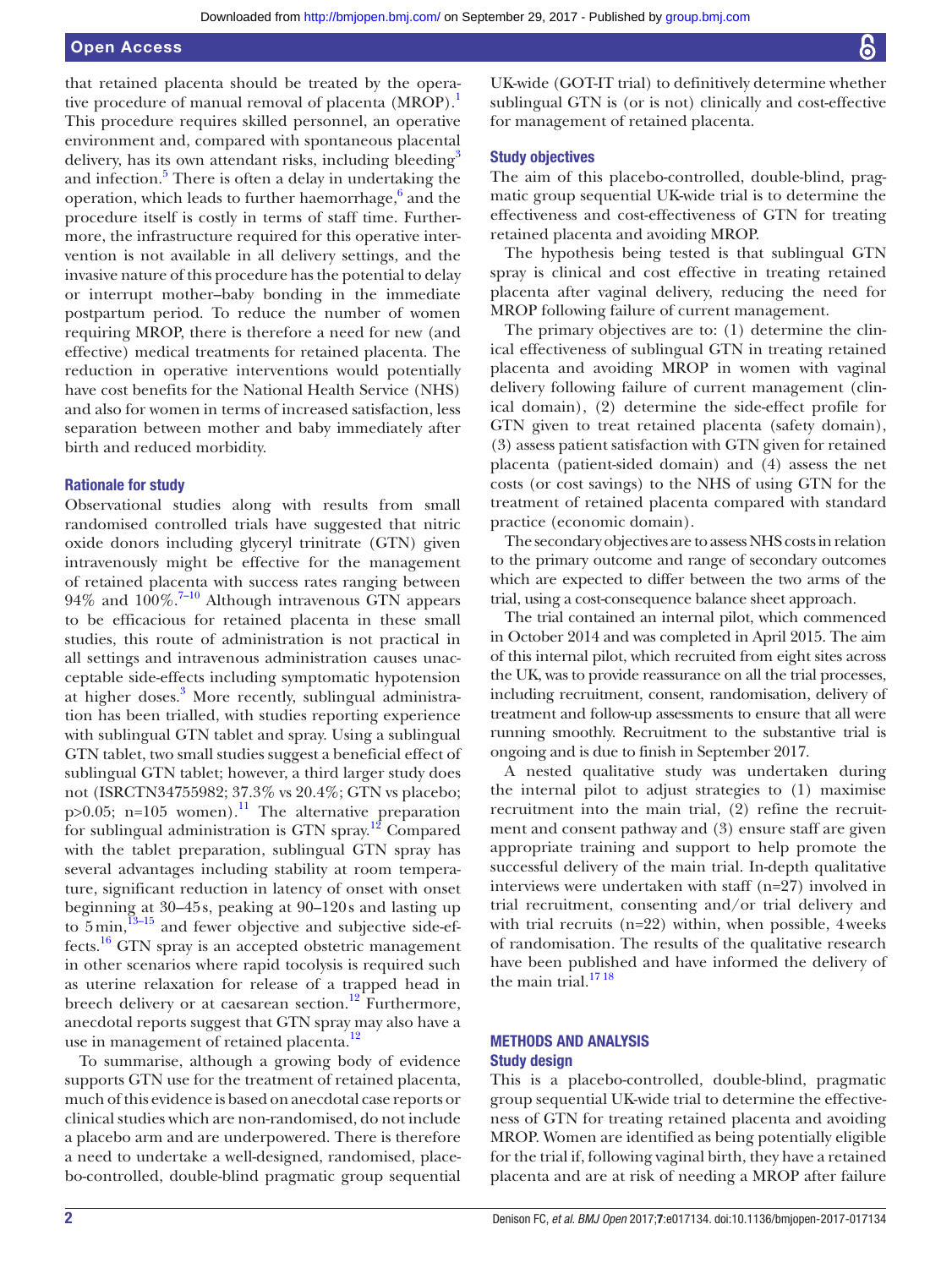of current management of the third stage of labour. If eligible for the trial, women are treated with either the study drug or a placebo in a double-blind fashion. Following administration of the study medication, if the placenta still remains undelivered after 15min, the treating clinician determines ongoing clinical management as per standard care.

The prespecified group sequential monitoring plan requires the Data Monitoring Committee to look at accumulating unblinded data on five occasions. The Data Monitoring Committee is using the results of these analyses to advise the Trial Steering Committee on adapting the trial design to either (1) stop prematurely for futility (no prospect of establishing a treatment effect of at least 10%) or (2) stop prematurely if proof beyond a reasonable doubt is established that there is a convincing treatment benefit of at least 10%. Assuming the trial recruits to its maximum size, we are aiming to recruit 1100 participants (maximum number randomised 1086, with the uplift to 1100 to account for a small allowance for withdrawal of consent or other rare loss to follow-up) over 42 months.

#### Study population

#### **Setting**

We are recruiting women from delivery wards in UK maternity hospitals. The delivery wards are of varying size and location ensuring the results of the trial will be generalisable to the UK. At present, recruitment is being undertaken in 28 sites across the UK.

# Selection of participants

As is standard practice, clinicians are undertaking the initial eligibility screening. Women are identified as being potentially eligible for the trial if, following vaginal birth, they have a retained placenta and are at risk of needing a MROP after failure of current management of the third stage of labour, defined as the placenta remaining undelivered after (1) 30min of active management or (2) 60min of physiological management plus a further 30min of active management of the third stage of labour.

#### Planned inclusion and exclusion criteria

All women will be considered for the trial who have RP after vaginal birth following failure of current management (defined as a third stage of labour lasting more than  $(1)$  30 min after active management or  $(2)$  60 min following physiological followed by 30min of active management. In addition, they should also satisfy the following inclusion criteria. Should a woman have any of the exclusion criteria, they will not be invited to participate in the trial.

Women are eligible for inclusion if they are:

- $\blacktriangleright$  Aged  $\geq 16$  years
- ► Vaginal delivery (including women with a previous caesarean section and an instrumental vaginal delivery in the delivery room)
- ► >14 weeks gestation

► Haemodynamically stable, defined as having a heart rate ≤119 beats per minute and a systolic blood pressure of >100mm Hg

#### *Exclusion criteria*

Women are excluded if they have one or more of the following:

- ► Unable to give informed consent
- ► Suspected placenta accreta/increta/percreta
- ► Multiple pregnancy
- ► Allergy or hypersensitivity to nitrates
- ► Consumption of alcohol in the last 24hours
- ► Concomitant use of phosphodiesterase inhibitors
- ► Instrumental vaginal delivery in theatre
- ► Contraindications to nitrates including severe anaemia, constrictive pericarditis, extreme bradycardia, incipient glaucoma, glusose-6-phosphate dehydrogenase–deficiency, cerebral haemorrhage and brain trauma, aortic and/or mitral stenosis, angina caused by hypertrophic obstructive cardiomyopathy, circulatory collapse, cardiogenic shock and toxic pulmonary oedema

# Recruitment and study procedures

#### Identifying participants

Recruitment was initiated in October 2014 and is currently ongoing in the delivery wards of 28 UK maternity hospitals. Recruitment is scheduled to conclude when 1100 subjects are recruited to the trial.

We initially followed the Royal College of Obstetrics and Gynaecology best practice recommendations for recruitment and obtaining consent for intrapartum research studies.<sup>19</sup> These recommendations were based on the work by Vernon *et al*, [20](#page-9-8) who developed a consent pathway for women with retained placenta who were recruited to the RELEASE trial of umbilical vein oxytocin for  $RP<sup>21</sup>$  We refined this pathway in light of our qualitative research<sup>17 18</sup> so that the consent and recruitment pathways were tailored to the specific requirements of this trial. In brief, where possible, outline information about the trial (including researcher contact details) is made available to women antenatally, particularly those identified as being at high risk of retained placenta, for example, maternal age >30 years, preterm birth and stillbirth. $22$  More detailed information is available in antenatal clinics, on labour wards and the study website with information posters in the hospital reception areas and antenatal clinics. Following diagnosis of a retained placenta, a clinician or midwife who has received GOT-IT study training (which has sponsor-approved GCP-training embedded within it) invites women to participate in the trial, provides an explanation of the study and gives potential participants an abbreviated and/or full version of the patient information sheet.

# Informed consent

The patient information leaflets explain that the trial is investigating whether sublingual GTN spray is useful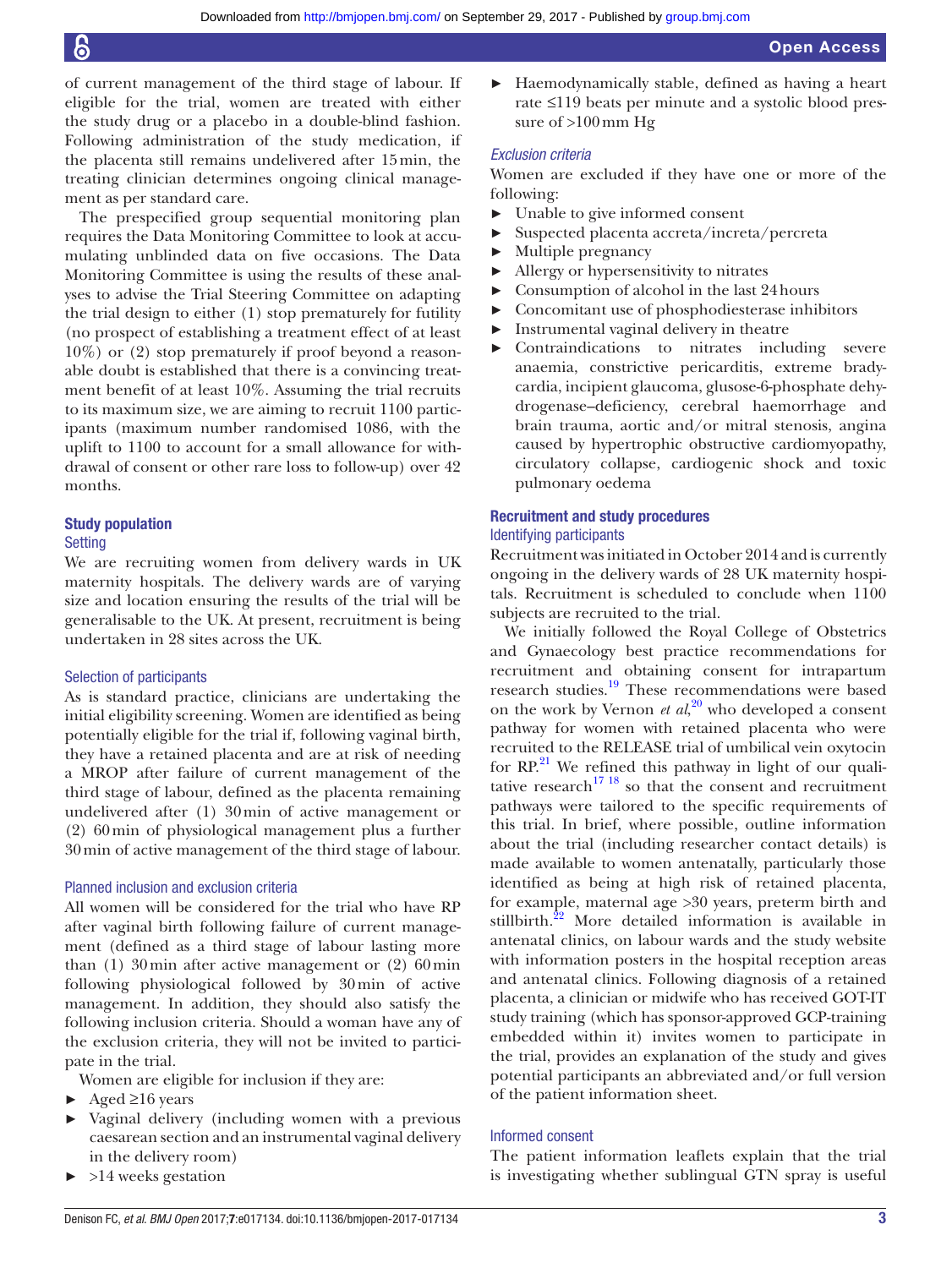for treating retained placenta. If a woman wishes to participate then written or verbal consent is obtained. If verbal consent is obtained, this is followed up by written consent as soon as possible in the postnatal period. Such an approach has been endorsed by the Royal College of Obstetricians and Gynaecologists in recent guidance about obtaining consent in perinatal research where consent is time critical in which it is stated that '[in acute circumstances]…provision of antenatal information to women with brief oral consent at the time of the complication is appropriate. Full written consent is then obtained at a later stage'[.23](#page-9-11) Permission is sought to inform the woman's general practitioner that she is taking part in this trial. Due to the emergency nature of the condition (retained placenta), women are eligible to take part if they fulfil the inclusion criteria, understand what trial participation involves and give fully informed consent. A minimum time period is not feasible for trial consideration by potential participants. If a woman cannot give informed consent (eg, due to incapacity), she is not eligible for participation.

# Randomisation and allocation

The study drug is a metered dose sublingual spray containing 400 µg/dose of GTN and a matching placebo spray. The formulation consists of GTN, peppermint oil BP (88%), 1,1,1,2-tetrafluoroethane (HFA) and ethanol BP (96%). The placebo is identical to the active product minus the GTN. Both the study drug and the matching placebo are manufactured by Pharmasol Limited and labelled by Sharp Clinical Services (UK) Limited.

Study drugs are kept on the delivery suite and are provided to site pharmacies in prepacked randomised permuted blocks. After consent of each participant, the investigator or trained clinical practitioner randomises eligible and consenting women to one of the two study groups by taking the next box off the shelf. After priming the pump and demonstrating its use, the clinician gives the study drug to the women to self-administer. The study is double-masked, so neither the participant, investigator nor trained clinical practitioner know which treatment has been allocated. The boxes are numbered and labelled so that the identity of the drug can be determined later. The number on the box is logged in the study database. Breaking of the study masking is only performed where knowledge of the treatment is absolutely necessary for safe management of the patient.

A central emergency unblinding interactive voice response system is operated by the Centre for Healthcare Randomised Trials (ChaRT) in Aberdeen. Only senior clinicians can unblind trial participants. The name of the clinician requesting the unblinding, the reasons for it and notification of any unblinding is sent to the chief investigator via email. Reasons for unblinding are recorded in the participant's sources documents and in the Investigator Site Master File. Unless there is a clinical requirement, masking will not be broken until after all study data entry is complete, the validity of the data is

checked, all queries resolved and the patient populations agreed.

# Administration of study intervention

Women who have a retained placenta after vaginal birth or miscarriage following failure of management of the third stage of labour (failure of active management defined as the third stage lasting more than 30 min and failure of physiological management defined as the third stage lasting more than 60 min, plus a further 30min of active management) are considered for eligibility for the trial.

Baseline observations (maternal blood pressure (mm Hg) and heart rate (beats per minute)) are taken prior to study drug administration to confirm that the woman fulfils the haemodynamic inclusion criteria (heart rate  $\leq$ 119 bpm and systolic blood pressure >100 mm Hg) for trial entry.

Following confirmation of eligibility, women self-administer two puffs of either GTN (800 µg) or placebo spray as a once-only, sublingual intervention via a pump spray. Maternal temperature and a blood sample to measure haemoglobin are measured at baseline. Heart rate, systolic blood pressure and temperature (°C) are recorded at 5 and 15min after administration of the study drug.

Sublingual GTN is maximally effective in causing uterine and cervical relaxation by 5min postadministration. Thus, if spontaneous delivery of the placenta is going to occur, we expect this to happen around 5min after drug administration. If spontaneous placental delivery has not occurred, a further attempt to deliver the placenta by controlled cord traction is made. If the placenta remains undelivered 15min after administration of the treatment we think that it is highly unlikely that it will deliver spontaneously thereafter—we consider that any further delay risks haemorrhage. Thus, the decision that MROP is needed (primary clinical outcome) is made and the participant transferred to theatre for the definitive management of MROP as soon as possible. Additionally, if there are clinically significant side-effects (eg, haemorrhage, symptomatic maternal hypotension and/or tachycardia) before 15min have elapsed after GTN/placebo treatment, the participant is transferred to theatre for immediate MROP.

## Follow-Up procedures

On the first postnatal day, a haemoglobin sample is collected. A questionnaire relating to the woman's perception of the study drug in relation to side-effects and patient satisfaction is also completed. A second questionnaire is sent by the Central Trial Office to participants at 6-week postdelivery. The questionnaire collects further information on patient-rated side-effects, patient-rated satisfaction and health economic resource use.

Women remain in the trial unless they are unable to continue for a clinical reason or choose to withdraw consent. All other changes in status, with the exception of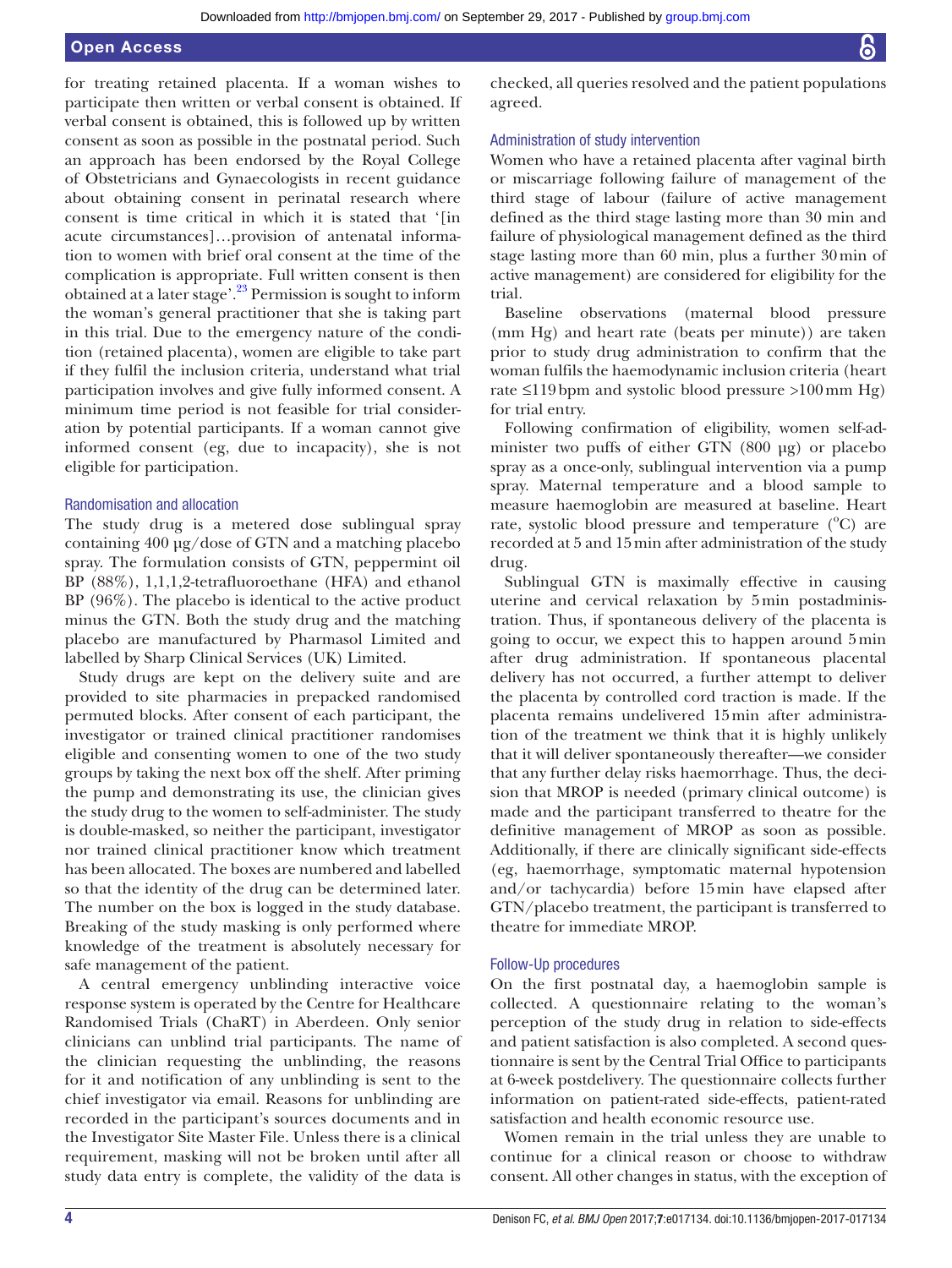formal withdrawal of consent, mean the participant will be followed up for all study outcomes whenever possible.

# **Safety**

The laws that govern reporting for clinical trials of investigational medicinal products (IMP) regulate safety reporting for the GOT-IT trial. Adverse events (AEs) may occur during or after participation in the trial.

# **Definitions**

An AE is any untoward medical occurrence in a clinical trial participant which does not necessarily have a causal relationship with an IMP. Each AE is considered for severity, causality or expectedness and may be reclassified as a serious event.

An adverse reaction (AR) is any untoward and unintended response to the IMP which is related to any dose administered to that participant.

A serious adverse event (SAE) and serious adverse reaction (SAR) is any AE or AR that at any dose:

► results in death of the clinical trial participant;

- ► is life-threatening, defined as an event where the participant was at risk of death at the time of the event. It does not refer to an event which hypothetically might have caused death if it were more severe;
- ► requires inpatient hospitalisation or prolongation of existing hospitalisation;
- ► results in persistent or significant disability or incapacity;
- $\triangleright$  consists of a congenital anomaly or birth defect;
- ► results in any other significant medical event not meeting the criteria above.

A suspected unexpected serious adverse reaction (SUSAR) is any AR that is classified as serious and is suspected to be caused by the IMP, that it is not consistent with the information about the IMP in the summary of the medicinal product characteristics (SmPC).

# Identifying AEs and SAEs

All AEs and SAEs are recorded from the time a participant signs the consent form to take part in the study until the 6-week postnatal outcome assessment point.

Participants are asked about the occurrence of AEs/ SAEs prior to discharge from the hospital and in the 6-week postnatal questionnaire. Open-ended and non-leading verbal questioning of the participant are used to enquire about AE/SAE occurrence at discharge. The 6-week postnatal questionnaire also asks participants if they have seen their general practitioner, been admitted to hospital or been prescribed any medication. If there is any doubt as to whether a clinical observation is an AE, the event is recorded. AEs and SAEs are also identified via information from support departments, for example, laboratories.

# Recording AEs and SAEs

When an AE/SAE occurs, it is the responsibility of the principal investigator to review all documentation (eg, hospital notes, laboratory and diagnostic reports) related to the event. The principal investigator records all relevant information on the SAE form (if the AE meets the criteria of SAE). Information to be collected includes type of event, onset date, Investigator assessment of severity and causality, date of resolution as well as treatment required, investigations needed and outcome.

The clinician will assess all reported SAEs. The events detailed in the list below are 'expected' and will not be reported to the cosponsors as an SAE but will be recorded in the case report form as a hospitalisation or outcome and presented to the Data Monitoring Committee, as part of the ongoing safety review.

In this trial, the following events are not considered SAEs: (1) pregnancy is not considered an AE or SAE, as it is part of the inclusion criteria; (2) hospitalisations for treatment planned prior to randomisation and hospitalisation for elective treatment of a pre-existing condition will not be considered as an SAE. This includes pregnancy; (3) fall in haemoglobin of more than 15% between recruitment and the first postnatal day; (4) MROP in theatre; (5) need for earlier than planned MROP on the basis of the clinical condition; (6) fall in systolic or diastolic blood pressure of more than 15mm Hg and/or increase in pulse of more than 20 beats/min between baseline and 5 min and 15 min postadministration of active/placebo treatment; (7) need for blood transfusion between time of delivery and discharge from hospital; (8)\_need for general anaesthesia; (9) maternal fever (one or more temperature reading of more than 38°C within 72hours of delivery or discharge from hospital if discharge occurs sooner); (10) sustained uterine relaxation after removal of placenta requiring uterotonics.

# Assessment of AEs and SAEs

Seriousness, causality, severity and expectedness of each AE are assessed by the principal investigator. AEs are assessed as though the participant is taking active IMP. Cases that are considered serious, possibly, probably or definitely related to IMP and unexpected (ie, SUSARs) are unblinded. This may be delegated to other suitably qualified physicians in the research team who are trained in recording and reporting AEs. The chief investigator may not downgrade an event that has been assessed by an investigator as an SAE or SUSAR, but can upgrade an AE to an SAE, SAR or SUSAR if appropriate.

# *Assessment of seriousness*

The investigator makes an assessment of seriousness as defined in Definitions section.

# *Assessment of causality*

The investigator makes an assessment of whether the AE/ SAE is likely to be related to the IMP according to the definitions below.

- Unrelated: where an event is not considered to be related to the IMP.
- ► Possibly related: the nature of the event, the underlying medical condition, concomitant medication or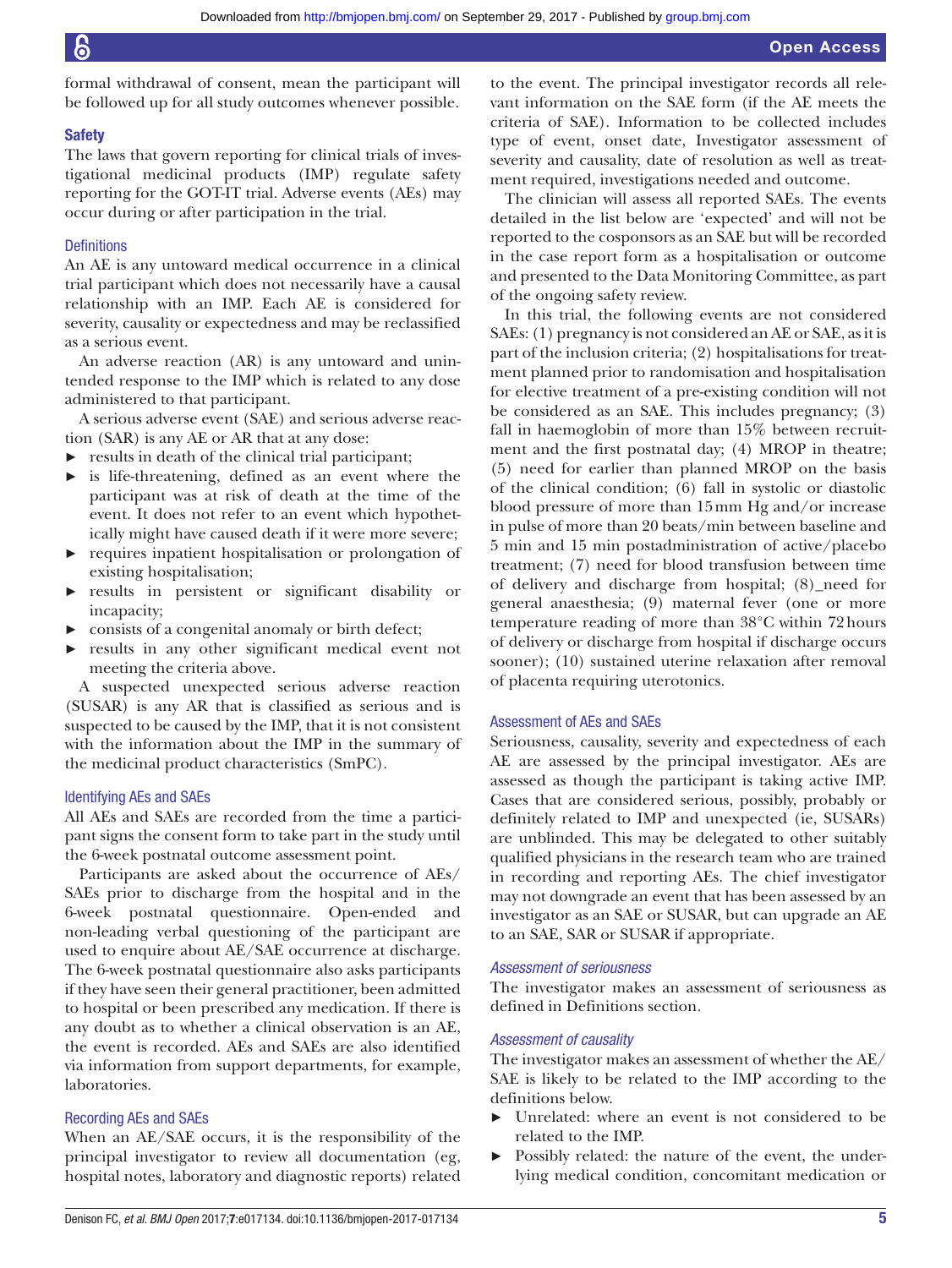temporal relationship make it possible that the AE has a causal relationship to the study drug. The assessment of causality is made against the reference safety information found in the SmPC.

Where non-investigational medicinal products (NIMPs), for example, rescue/escape drugs are given: if the AE is considered to be related to an interaction between the IMP and the NIMP, or where the AE might be linked to either the IMP or the NIMP but cannot be clearly attributed to either one of these, the event will be considered as an AR. Alternative causes such as natural history of the underlying disease, other risk factors and the temporal relationship of the event to the treatment are considered and investigated; however, the blind will not be broken for the purpose of making this assessment.

# *Assessment of expectedness*

If an event is judged to be an AR, the evaluation of expectedness will be made based on knowledge of the reaction and the relevant product information documented in the SmPC. Events are classed as either expected (the AR is consistent with the toxicity of the IMP listed in the SmPC) or unexpected (the AR is not consistent with the toxicity in the SmPC).

# *Assessment of severity*

The investigator makes an assessment of severity for each AE/SAE and records this on the SAE form according to one of the following categories:

- ► Mild: an event that is easily tolerated by the participant, causing minimal discomfort and not interfering with every day activities.
- ► Moderate: an event that is sufficiently discomforting to interfere with normal everyday activities.
- ► Severe: an event that prevents normal everyday activities.

# Reporting of SAEs/SAR/SUSARs

Once the investigator becomes aware that an SAE has occurred in a study participant, the information is reported to the Academic and Clinical Central Office for Research and Development (ACCORD) Research Governance and Quality Assurance Office (Edinburgh University and NHS Lothian) immediately or within 24hours. If the Investigator does not have all information regarding an SAE, they should not wait for this additional information before notifying ACCORD. The SAE report form can be updated when the additional information is received.

The SAE report provides an assessment of causality and expectedness at the time of the initial report to ACCORD. Where missing information has not been sent to ACCORD after an initial report, ACCORD contacts the investigator and requests the missing information until this is supplied.

All reports sent to ACCORD and any follow-up information are retained by the investigator in the Investigator Site File. ACCORD also informs the trial office who check that the SAE is added to the CHaRT database.

# Regulatory reporting requirements

The ACCORD Research Governance and Quality Assurance Office is responsible for pharmacovigilance reporting on behalf of the cosponsors (Edinburgh University and NHS Lothian). The ACCORD Research Governance and Quality Assurance Office has a legal responsibility to notify the regulatory competent authority and the Research Ethics Committee that approved the trial. Fatal or life-threatening SUSARs are reported no later than seven calendar days and all other SUSARs are reported no later than 15 calendar days after ACCORD is first aware of the reaction. ACCORD informs investigators at participating sites of all SUSARs and any other arising safety information. An Annual Safety Report/Development Safety Update Report is submitted, by ACCORD, to the regulatory authorities and Research Ethics Committees listing all SARs and SUSARs.

# Follow-up procedures

After initially recording an AE or recording and reporting an SAE, the investigator follows each participant until resolution or death of the participant. Follow-up information on an SAE is reported to the ACCORD office. AEs still present in participants at the 6-week postnatal outcome assessment point are monitored until resolution of the event or until no longer medically indicated.

# Outcome measures

The GOT-IT trial is assessing whether sublingual GTN spray is clinically and cost-effective in treating retained placenta after vaginal delivery, reducing the need for MROP following failure of current management.

# Primary outcome measures

The primary outcome is measured over four interrelated domains of clinical, safety, patient-sided and economic.

The primary clinical outcome is needed for MROP, defined as the placenta remaining undelivered 15min poststudy treatment and/or being required within 15min of treatment due to safety concerns.

The primary safety outcome is measured blood loss between administration treatment and transfer to the postnatal ward or other clinical area.

The primary patient-sided outcome is satisfaction with treatment, a side effect profile assessed by a questionnaire administered at discharge from hospital and a postal questionnaire sent to the participant 6-week posthospital discharge.

The primary economic outcome is net incremental costs (or cost savings) to the NHS of using GTN versus standard practice. Costs include GTN (dose and time to administer drug), monitoring of the woman and delivering the placenta if effective, MROP if required and further health service resource use to 6weeks postdischarge.

# Secondary outcomes

The secondary endpoints are measured over two interrelated domains of clinical and economic outcomes. There are no secondary patient-sided or safety outcomes.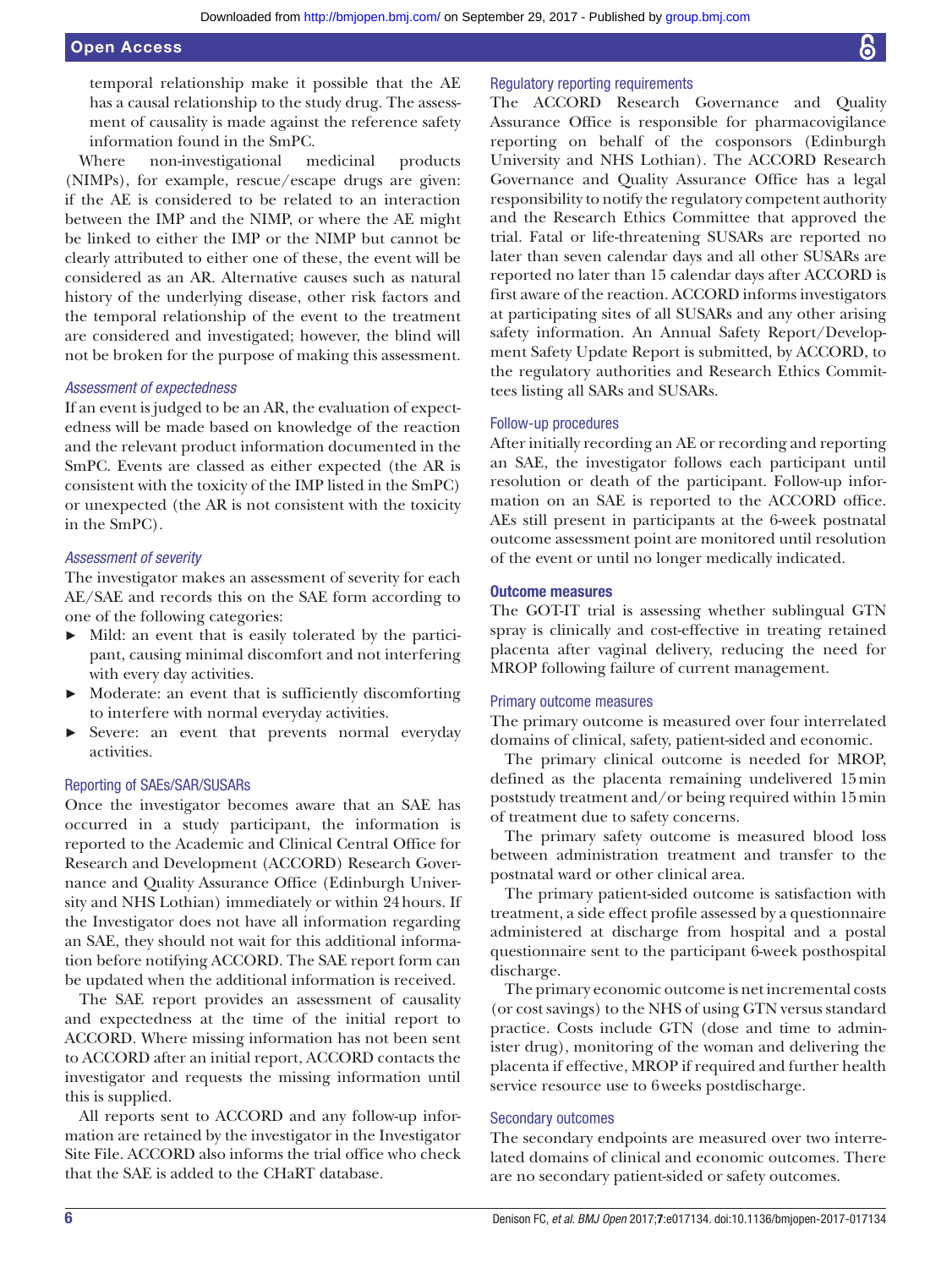The secondary clinical endpoints include: (1) fall in haemoglobin of more than 15% between recruitment and the first postnatal day; (2) time from randomisation to delivery of placenta; (3) MROP in theatre; (4) need for earlier than planned MROP on the basis of the clinical condition, (5) fall in systolic or diastolic blood pressure of more than 15mm Hg and/or increase in pulse of more than 20 beats/minute between baseline and 5 min and 15min postadministration of active/placebo treatment; (6) need for blood transfusion between time of delivery and discharge from hospital; (7) need for general anaesthesia; (8) maternal fever (one or more temperature reading of more than 38°C within 72hours of delivery or discharge from hospital if discharge occurs sooner); (9) sustained uterine relaxation after removal placenta requiring uterotonics; (10) readmission to hospital for any reason within 6-week postpartum.

Estimated health service costs will be compared with multiple trial outcomes in a cost-consequence analysis of GTN versus standard practice. The costs and consequences of the alternative approaches to treatment will be summarised using a balance sheet, highlighting the costs and outcomes favouring each treatment option.

# Data collection and processing

#### Collection of outcome data

The primary clinical outcome (need for MROP, defined as the placenta remaining undelivered 15min post-treatment and/or being required within 15min of treatment due to safety concerns) is collected 15min postadministration of the study drug. The primary safety outcome (measured blood loss between administration treatment and transfer to the postnatal ward/other clinical area) is recorded immediately prior to transfer from theatre to the postnatal ward or other clinical area (eg, labour ward high dependency). The primary patient satisfaction outcome is collected at 6weeks by a self-completed satisfaction questionnaire and the primary economic outcome will be computed from costs incurred at initial management of retained placenta and management of further complications and self-reported health service usage and side-effects recorded from the postnatal patient questionnaires.

Outcome data are collected on an electronic case report form and paper-based questionnaires by research midwives and nurses who have been specifically trained in data collection for the trial. The electronic case record form comprises the following sections: baseline data, clinical observations and placenta delivery, first post natal day, discharge, 6-week postnatal check, safety events, discharge and follow-up questionnaires. Health service use in the 6weeks following discharge is collected via a small number of resource use questions included in the postnatal questionnaires. Resource use will be evaluated using routine sources of nationally relevant unit costs. Women are permitted to receive all standard care medical treatments for postpartum complications including any given for medical management of retained placenta.

Concomitant medications are recorded from 24hours prior to signing of the consent forms until 24hours after administration of the study drug. Analgesic or antibiotic medications are recorded from 24hours prior to signing of informed consent until 6weeks after administration of study drug.

# Sample size, proposed recruitment rate and milestones Sample size

The trial uses a group sequential design as opposed to a fixed sample design to allow for the uncertainty of two critical factors. First, there is considerable uncertainty about how many women who are eligible for the trial will actually go on and require surgery due to (1) lack of knowledge of the frequency of spontaneous delivery of the placenta beyond the time frame that GTN is known to have a pharmacological effect and (2) the effect of variations in local clinical practice in relation to organising MROPs. Second, the magnitude of the benefit from GTN spray is unknown. To properly reflect these uncertainties, we are using a group sequential design. This design maximises our chances of efficiently detecting and estimating the true benefit of treatment in the quickest time with the right number of participants and gives us the opportunity to abandon the trial if it turns out that no worthwhile treatment effect exists (via futility analyses).

In discussion with clinicians and women, a minimally clinically important difference of an absolute reduction of 10% in the need for MROP would need to be observed in order to accommodate this intervention (sublingual GTN) in clinical practice. Given that the maximum variability in a binary outcome (yes or no) occurs at a 50% rate in the placebo spray arm, a fixed sample approach would need 1038 women (519 in each group) to demonstrate a 10% change from 50% on placebo to 40% on GTN spray. As the outcome (surgery occurred—yes or no) takes place 15min after the intervention has been administered, there will be minimal loss to follow-up and, therefore, no requirement for a trial much larger than this. Using a group sequential design incorporating a Lan-DeMets alpha spending function with O'Brien-Fleming boundaries, our trial has a maximum sample size of 1086 (with a small inflation to 1100 to allow for withdrawal of consent of other rare loss to follow-up). This allows for five planned interim evaluations by the Data Monitoring Committee of accruing data at 218, 436, 652 and 870 participants with a final look (if the trial proceeds to full size) at 1086 women.

# Analyses plan

#### Statistical analysis

The statistical analyses will be according to the intentionto-treat principle and will be governed by a statistical analysis plan which will govern all statistical aspects of the study, including the statistical methods for the analysis of all the outcomes, approaches to missing data and sensitivity type analyses to investigate the robustness of any findings reported. The statistical analysis plan will be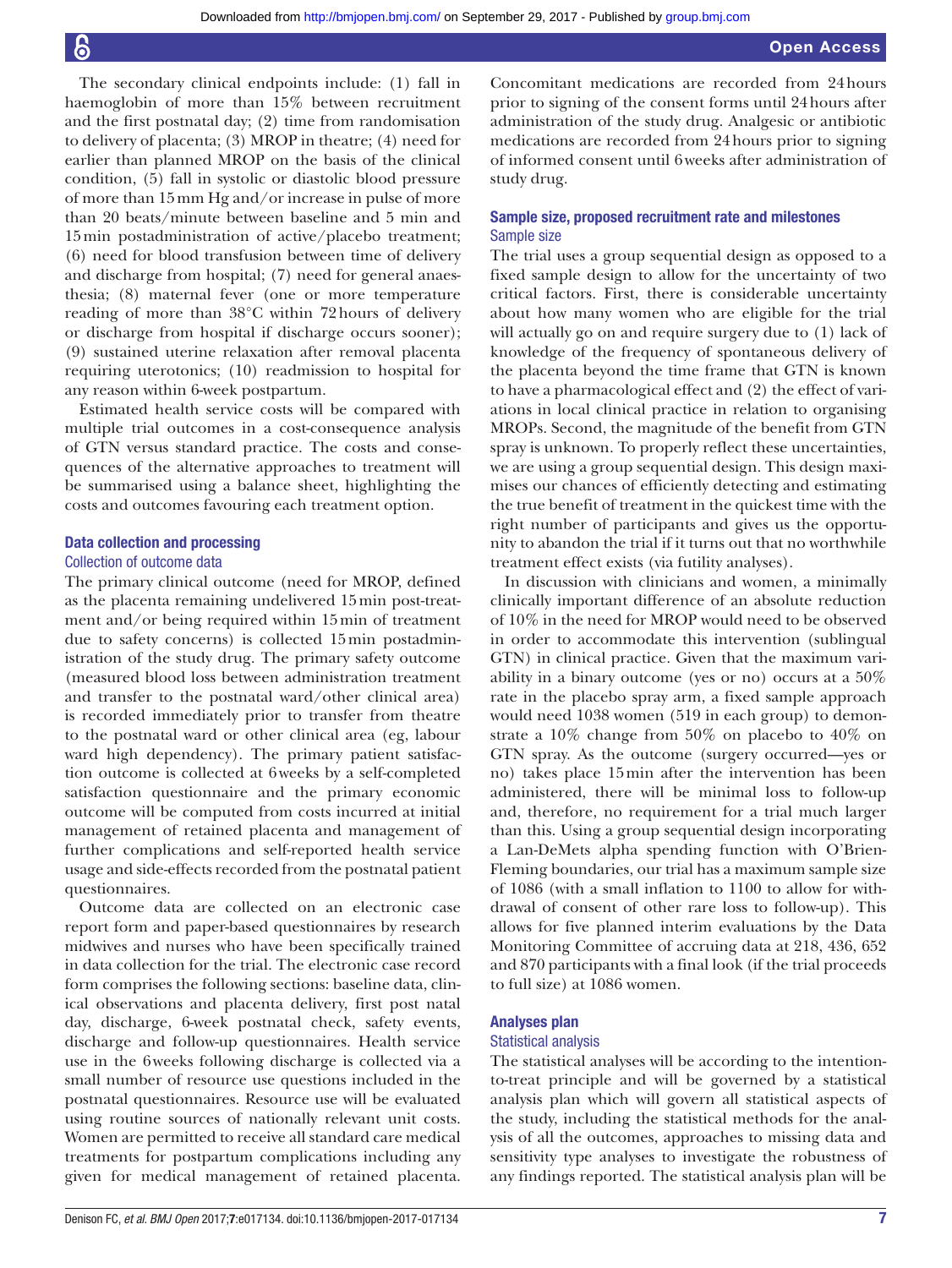# Open Access

finalised (including the decision to undertake prespecified subgroup analyses or not) prior to the data being locked for final analysis. The interim analyses will be specified within the Data Monitoring Committee Charter and the result of the interim analyses will be in strict confidence and unknown to the trial research group apart from the study statistician. The primary outcomes, clinical (MROP), safety (blood loss), patient satisfaction and economic (NHS costs), will be analysed using generalised linear models appropriate to the distribution of each outcome. These models will adjust for relevant baseline factors, and sensitivity analyses will assess the robustness of the findings to any missing data (which is expected to be very low as the primary outcome is measured within minutes of receiving the intervention). The interim analysis will be performed in East $^{24}$  $^{24}$  $^{24}$  and all remaining analysis will be done in Stata. $25$  Significance will be defined as p<0.05. In the event prespecified formal subgroup analyses of the primary outcome are undertaken, we will formally assess subgroup(s) by fitting a subgroup  $*$ randomised group interaction term and these interactions will be assessed against a stricter level of significance of  $p<0.01$  to guard against chance findings.

# Economic evaluation

While the cost of GTN is low, there will still be costs associated with its administration and the monitoring and management of women thereafter. Should the intervention prove effective, it will be important in the context of scarce maternity resources to explicitly quantify the net costs (or cost savings) associated with its use. We have therefore made provision to carry out a simple cost analysis using clinical and resource use data, which is being collected for individual participants recruited to the trial. This analysis will explicitly quantify the difference in mean costs between the active intervention and placebo arm. Research costs associated with placebo delivery will be factored out of the analysis to estimate the incremental cost (or cost savings) of the active intervention versus standard practice.

Resource use associated with the alternative management strategies will be estimated from the time of randomisation through to 6weeks postpartum. This will include: (1) staff time for administering the drug to patients; (2) resource use associated with any complications arising following administration of the study drug (eg, blood pressure and/ or heart rate monitoring); (3) subsequent costs associated with delivery of the placenta (either spontaneously or operatively) and (4) subsequent health service contact relating to retained products of conception up to 6weeks postdischarge. Resource use collected for individual participants will be valued using accepted national unit costs for drugs, staff time, MROP and subsequent healthcare contacts.<sup>26–28</sup> The total cost of care for each participant will be calculated for each individual.

The mean costs will be summarised by treatment allocation group, and the incremental cost (or cost saving) associated with the use of GTN will be estimated using an appropriately specified general linear model. The

cost data will be presented alongside the primary and secondary outcome data in a cost-consequence balance sheet, indicating which strategy each outcome favours.<sup>29</sup>

# Organisation: trial management, oversight and governance arrangements

## Trial management

The trial is being jointly run by CHaRT based at the University of Aberdeen, the chief investigator and the ACCORD office at the University of Edinburgh. The trial management and governance are as recommended by The Research Governance Framework and The Medicines for Human Use (Clinical Trials) Regulations 2004. Briefly, we have set up a Trial Steering Committee and a Data Monitoring Committee led by individuals independent of the project and the institutions involved. The membership of the Trial Steering Committee includes independent members including a lay representative. A separate and independent Data Monitoring Committee has also been convened. The Data Monitoring Committee met during trial set-up to agree terms of reference and is meeting a further five times during recruitment to monitor accumulating data and oversee safety issues. The Data Monitoring Committee will meet one final time after unblinding to assess overall data validity and analyses. The Trial Steering Committee is meeting approximately seven times with the meeting spacing being matched to that of the Data Monitoring Committee. Finally, we have regular Project Management Group meetings and Research Midwives Meetings to ensure consistency of trial processes across sites and share best practice for recruitment, consent and data collection.

# Research governance and compliance *Research governance*

ACCORD is providing oversight that the appropriate research and competent authority approvals are in place, pharmacovigilance services and is ensuring the trial is conducted in accordance with the principles of the International Conference on Harmonisation Tripartite Guideline for Good Clinical Practice.

#### *Data protection*

The trial complies with the Data Protection Act 1998 and regular monitoring and checks are in place to ensure compliance. Data are being stored in accordance with the Act and will be archived to a secure data storage facility. The consent form states that other researchers may wish to access (anonymised) data in the future. The senior information technology manager (in collaboration with the trial statistician and trial manager) will manage access rights to the data set. Prospective new users must demonstrate compliance with data protection, legal and ethical guidelines before any data are released. We anticipate that anonymised trial data will be shared with other researchers to enable international prospective meta-analyses.

#### *Sponsorship*

The University of Edinburgh and NHS Lothian are the cosponsors for the trial. Cosponsorship responsibilities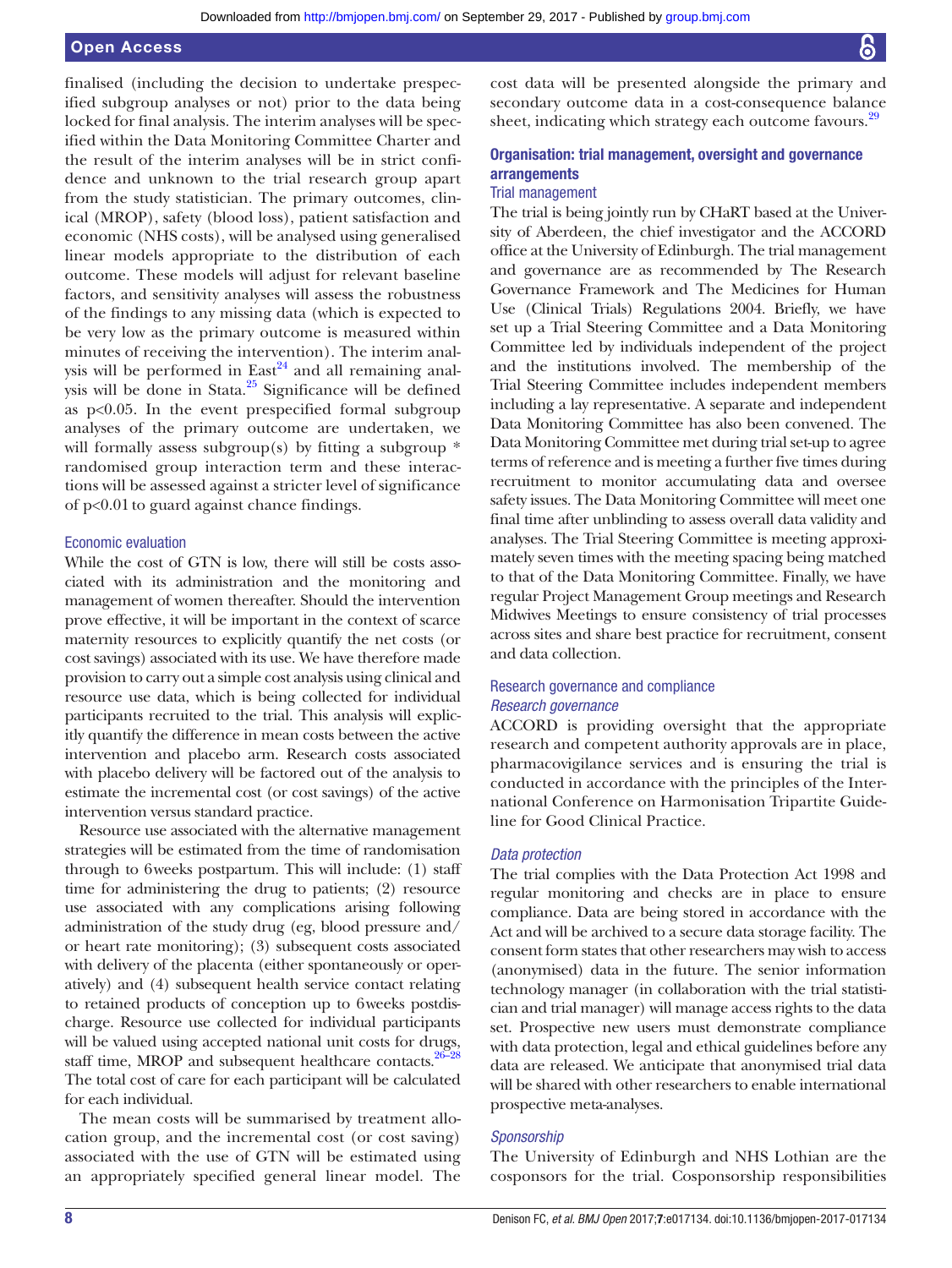b

are detailed in an agreement. Responsibilities subcontracted to CHaRT are also detailed in an agreement which detail the responsibilities surrounding centralised trial administration, database support and economic and statistical analyses.

# *Quality assurance*

An independent risk assessment has been performed to determine the level of monitoring required and if an audit should be performed before/during/after the study and if so, at what locations and at what frequency.

#### *Data handling, record keeping and archiving*

The local principal investigator or research midwives enter locally collected data from the study centres into the web-based data collection application. The 6-week follow-up questionnaires are sent from and returned to the Study Office in Edinburgh and are input by the staff in the Study Office in Edinburgh. CHaRT is working with the Study Office in Edinburgh and with local Research Midwives to ensure that the data are as complete and accurate as possible.

# Ethics, regulatory approvals and dissemination Ethics and regulatory approvals

The trial is registered on the International Standard Randomised Controlled Trial Number (ISRCTN) as ISCRTN88609453. Ethical approval has been obtained from the North East- Newcastle & North Tyneside 2 Research Ethics Committee (13/NE/0339). Approval has also been obtained from the Medicines and Healthcare Products Regulatory Authority (MHRA) (2013- 003819-42) and the Health Research Authority as well as approvals from the local Trust Research and Development Offices. The study has been adopted to the National Institute for Health Research Clinical Research Network (NIHR CRN) Portfolio [\(http://www.nihr.ac.](http://www.nihr.ac.uk/research-and-impact/nihr-clinical-research-network-portfolio/) [uk/research-and-impact/nihr-clinical-research-network](http://www.nihr.ac.uk/research-and-impact/nihr-clinical-research-network-portfolio/)[portfolio/](http://www.nihr.ac.uk/research-and-impact/nihr-clinical-research-network-portfolio/)). The necessary trial insurance is provided by the University of Edinburgh.

#### **Dissemination**

The dissemination plans include the Health Technology Assessment monograph, presentation at international scientific meetings and publication of the results of the main trial and each of the secondary endpoints in high impact peer reviewed journals. If all grant-holders and researcher staff fulfil authorship rules, group authorship will be used under the collective title of 'the GOT-IT Trial Group'. The chief investigator, trial manager and possibly other members of the trial group will take responsibility for drafting the paper and this will be recognised by line 'the chief investigator (as primary author), followed by the other authors and the GOT-IT Trial Group'. Authorship of the qualitative substudy publications<sup>17 18</sup> has been attributed to chief investigator and the named individual(s). To maintain interest in the study, we are also

publishing GOT-IT newsletters at intervals to trial staff and collaborators.

# Author affiliations

<sup>1</sup>Tommy's Centre for Maternal and Fetal Health Research, Medical Research Council Centre for Reproductive Health, Queen's Medical Research Institute, University of Edinburgh, Edinburgh, UK

<sup>2</sup>The Centre for Healthcare Randomised Trials (CHaRT), Health Services Research Unit, University of Aberdeen, Aberdeen, UK

<sup>3</sup> Centre for Population Health Sciences, University of Edinburgh, Edinburgh, UK 4 Health Economics Research Unit, Institute of Applied Health Sciences, University of Aberdeen, Aberdeen, UK

5 Tommy's, Nicholas House, London, UK

<sup>6</sup>Simpson's Centre for Reproductive Health, Royal Infirmary of Edinburgh, Edinburgh, UK

<sup>7</sup>Usher Institute of Population Health Sciences and Informatics, University of Edinburgh, Edinburgh, UK

<sup>8</sup> Ethox Centre, Nuffield Department of Population Health, University of Oxford, Oxford, UK

Contributors FD conceived and designed the study. FD, JN, JL, GS, GCM, AM, JB, MP, CC, SBS, NH, LH and JEN drafted the original grant proposal and trial protocol. JN and JH provide methodological and statistical expertise. JL and NH provide expertise in the qualitative studies. FD, JEN and SBS provide expertise in the clinical outcomes. LH prepared the original trial protocol and ethics application and KFC and SM have drafted protocol revisions. LH, SM and KFC have all been trial managers for the trial. MF and AM provide database and trial support from the trials unit. JB and CC provide lay input. FD and KFC drafted the manuscript. KFC has responsibilities for day-to-day running of the trial including participant recruitment, data collection and liaising with other sites. All authors critically reviewed and approved the final version of the manuscript.

Funding The GOT-IT Trial (trial registration number: ISCRTN 88609453) is funded by the National Institute for Health Research Health Technology Assessment (HTA) programme (Project number 12/29/01). The views and opinions expressed therein are those of the authors and do not necessarily reflect those of the HTA, the National Institute for Health Research, the NHS or the Department of Health. This work was undertaken in the MRC Centre for Reproductive Health which is funded by MRC Centre grant (MRC G1002033).

Competing interests None declared.

Patient consent Obtained.

Ethics approval Ethical approval has been obtained from the North East-Newcastle & North Tyneside 2 Research Ethics Committee (13/NE/0339).

Provenance and peer review Not commissioned; externally peer reviewed.

Open Access This is an Open Access article distributed in accordance with the terms of the Creative Commons Attribution (CC BY 4.0) license, which permits others to distribute, remix, adapt and build upon this work, for commercial use, provided the original work is properly cited. See: [http://creativecommons.org/](http://creativecommons.org/licenses/by/4.0/) [licenses/by/4.0/](http://creativecommons.org/licenses/by/4.0/)

© Article author(s) (or their employer(s) unless otherwise stated in the text of the article) 2017. All rights reserved. No commercial use is permitted unless otherwise expressly granted.

#### **REFERENCES**

- <span id="page-8-0"></span>1. NICE. NICE clinical guideline 55: intrapartum care: care of healthy women and their babies during childbirth. 2012.
- <span id="page-8-1"></span>2. Stones RW, Paterson CM, Saunders NJ. Risk factors for major obstetric haemorrhage. *[Eur J Obstet Gynecol Reprod Biol](http://dx.doi.org/10.1016/0028-2243(93)90047-G)* 1993;48:15–18.
- <span id="page-8-3"></span>3. Combs CA, Laros RK. Prolonged third stage of labor: morbidity and risk factors. *Obstet Gynecol* 1991;77:863–7.
- <span id="page-8-2"></span>4. Cheung WM, Hawkes A, Ibish S, *et al*. The retained placenta: historical and geographical rate variations. *[J Obstet Gynaecol](http://dx.doi.org/10.3109/01443615.2010.531301)* 2011;31:37–42.
- <span id="page-8-4"></span>5. Ely JW, Rijhsinghani A, Bowdler NC, *et al*. The association between manual removal of the placenta and postpartum endometritis following vaginal delivery. *Obstet Gynecol* 1995;86:1002–6.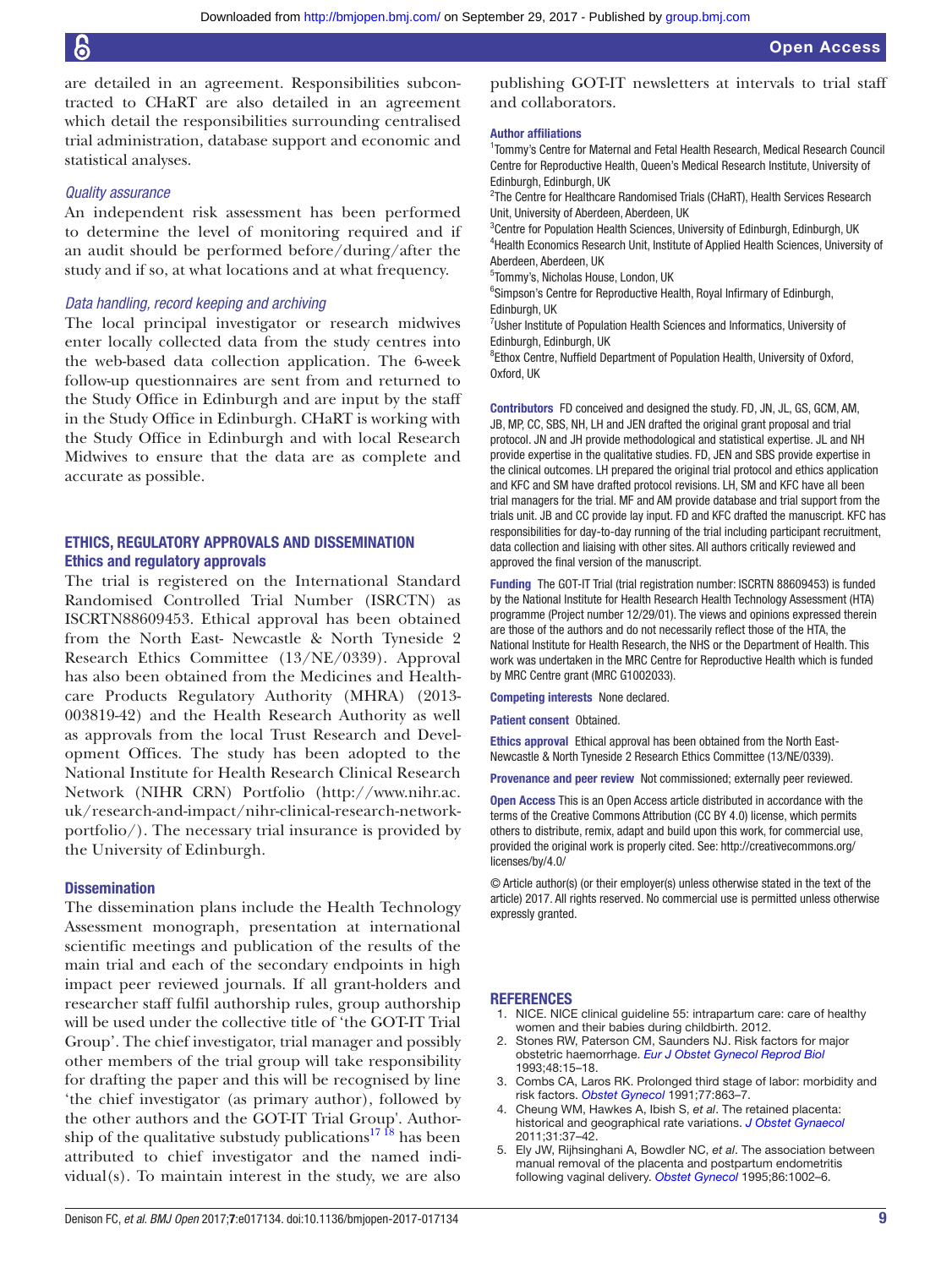- <span id="page-9-0"></span>6. Combs CA, Murphy EL, Laros RK. Factors associated with postpartum hemorrhage with vaginal birth. *Obstet Gynecol* 1991;77:69–76.
- <span id="page-9-1"></span>7. Abdel-Aleem H, Abdel-Aleem MA, Shaaban OM. Nitroglycerin for management of retained placenta. *Cochrane Database Syst Rev* 2015;12 CD007708.
- 8. Barnes F. Hour-glass contraction of the uterus treated with nitrite of amyl. *[Br Med J](http://dx.doi.org/10.1136/bmj.1.1107.377)* 1882;1:377.
- 9. Farley AE, Graham CH, Smith GN. Contractile properties of human placental anchoring villi. *[Am J Physiol Regul Integr Comp Physiol](http://dx.doi.org/10.1152/ajpregu.00222.2004)* 2004;287:R680–5.
- 10. Weeks AD. The retained placenta. *[Best Pract Res Clin Obstet](http://dx.doi.org/10.1016/j.bpobgyn.2008.07.005)  [Gynaecol](http://dx.doi.org/10.1016/j.bpobgyn.2008.07.005)* 2008;22:1103–17.
- <span id="page-9-2"></span>11. Bullarbo M, Tjugum J, Ekerhovd E. Sublingual nitroglycerin for management of retained placenta. *[Int J Gynaecol Obstet](http://dx.doi.org/10.1016/j.ijgo.2005.08.020)* 2005;91:228–32.
- <span id="page-9-3"></span>12. Redick LF, Livingston E. A new preparation of nitroglycerin for uterine relaxation. *[Int J Obstet Anesth](http://dx.doi.org/10.1016/0959-289X(95)82102-G)* 1995;4:14–16.
- <span id="page-9-4"></span>13. Laslett LJ, Baker L. Sublingual nitroglycerin administered by spray versus tablet: comparative timing of hemodynamic effects. *[Cardiology](http://dx.doi.org/10.1159/000174612)* 1990;77:303–10.
- 14. Marmor A. Comparative evaluation of a new formulation of isosorbide dinitrate oral spray and sublingual nitroglycerin tablets. *[Am J Cardiol](http://dx.doi.org/10.1016/0002-9149(90)91311-S)* 1990;65:J43–45.
- 15. Curry SH, Lopez LM, Lambert CR, *et al*. Plasma concentrations and hemodynamic effects of intravenous, sublingual, and aerosolized nitroglycerin in patients undergoing cardiac catheterization. *[Biopharm Drug Dispos](http://dx.doi.org/10.1002/bdd.2510140203)* 1993;14:107–18.
- <span id="page-9-5"></span>16. Wight LJ, VandenBurg MJ, Potter CE, *et al*. A large scale comparative study in general practice with nitroglycerin spray and tablet formulations in elderly patients with angina pectoris. *[Eur J Clin](http://dx.doi.org/10.1007/BF00266360)  [Pharmacol](http://dx.doi.org/10.1007/BF00266360)* 1992;42:341–2.
- <span id="page-9-6"></span>17. Hallowell N, Snowdon C, Morrow S, *et al*. The role of therapeutic optimism in recruitment to a clinical trial in a

peripartum setting: balancing hope and uncertainty. *[Trials](http://dx.doi.org/10.1186/s13063-016-1394-1)* 2016; 17:267.

- 18. Lawton J, Snowdon C, Morrow S, *et al*. Recruiting and consenting into a peripartum trial in an emergency setting: a qualitative study of the experiences and views of women and healthcare professionals. *[Trials](http://dx.doi.org/10.1186/s13063-016-1323-3)* 2016;17:195.
- <span id="page-9-7"></span>19. RCOG. *Obtaining valid consent to participate in research while in Labour, in clinical governance Advice No.6a2010*. London: RCOG, 2015.
- <span id="page-9-8"></span>20. Vernon G, Alfirevic Z, Weeks A. Issues of informed consent for intrapartum trials: a suggested consent pathway from the experience of the Release trial [ISRCTN13204258]. *[Trials](http://dx.doi.org/10.1186/1745-6215-7-13)* 2006;7:13.
- <span id="page-9-9"></span>21. Weeks AD, Alia G, Vernon G, *et al*. Umbilical vein oxytocin for the treatment of retained placenta (release study): a double-blind, randomised controlled trial. *[Lancet](http://dx.doi.org/10.1016/S0140-6736(09)61752-9)* 2010;375:141–7.
- <span id="page-9-10"></span>22. Coviello EM, Grantz KL, Huang C-C, *et al*. Risk factors for retained placenta. *[Am J Obstet Gynecol](http://dx.doi.org/10.1016/j.ajog.2015.07.039)* 2015; 213:864.e1–864.e11.
- <span id="page-9-11"></span>23. RCOG. *Obtaining valid consent to participate in perinatal research where consent is time critical, in clinical governance Advice No.6a2010*. London: RCOG, 2016.
- <span id="page-9-12"></span>24. East 6. Statistical software for the design, simulation and monitoring clinical trials. Cambridge, MA: Cytel Inc. 2016.
- <span id="page-9-13"></span>25. StataCorp. Stata statistical software: release 14. College Station, TX: StataCorp LP, 2015.
- <span id="page-9-14"></span>26. British National Formulary. Medicines Complete. 2017 [https://www.](https://www.evidence.nhs.uk/formulary/bnf/current) [evidence.nhs.uk/formulary/bnf/current.](https://www.evidence.nhs.uk/formulary/bnf/current)
- 27. Curtis L. *Unit costs of health and social care 2016*. Canterbury: Personal Social Services Research Unit, 2016.
- 28. Department of Health. *NHS reference costs 2015-2016*. London, UK: NHS, 2015.
- <span id="page-9-15"></span>29. NICE. Approaches to bespoke economic evaluation In: *Developing NICE guidelines: the manual*. UK: National Institute For Health and Clinical Excellence, 2014.